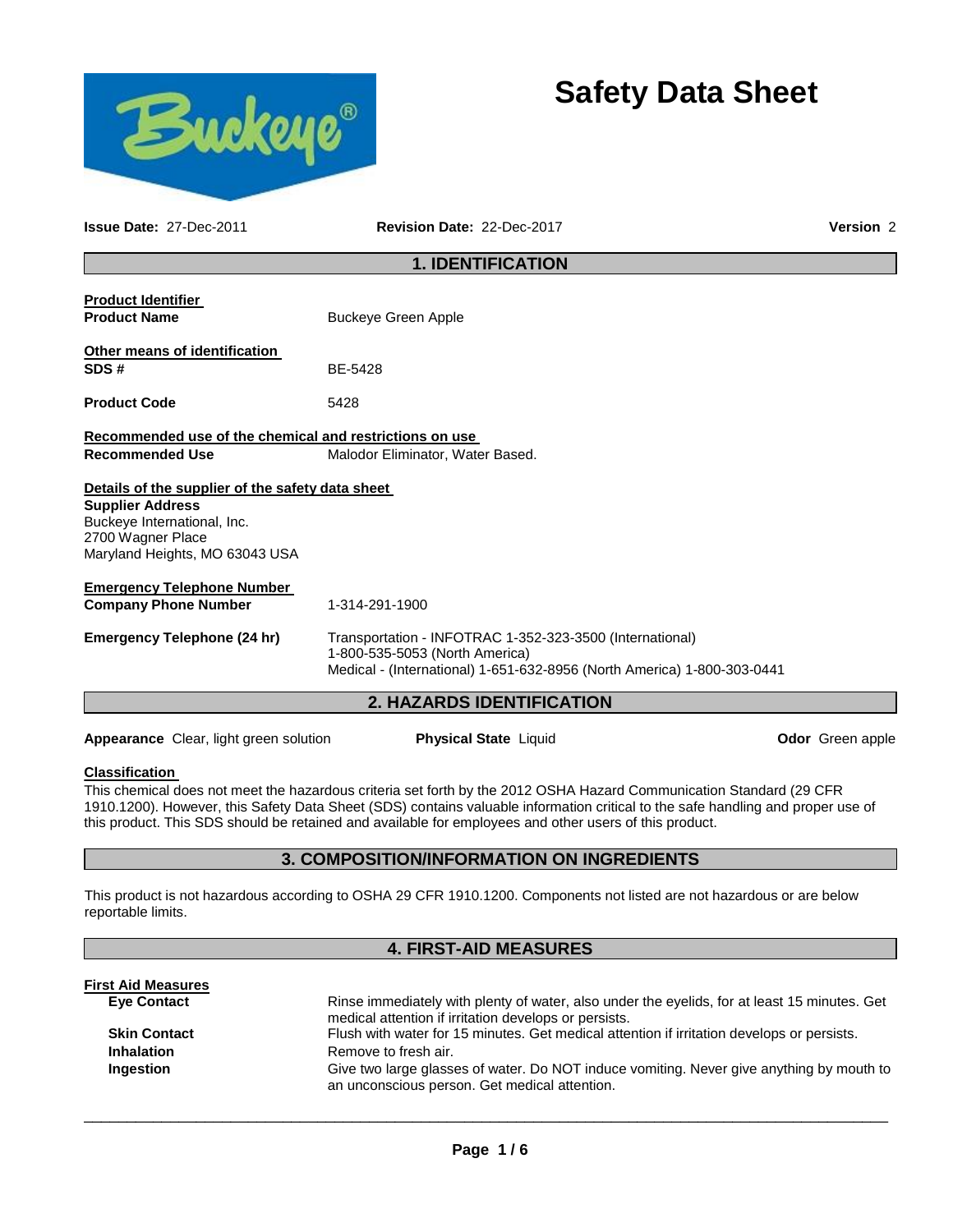#### **Most important symptoms and effects**

**Symptoms May be irritating to skin and eyes.** 

#### **Indication of any immediate medical attention and special treatment needed**

**Notes to Physician**  Treat symptomatically.

# **5. FIRE-FIGHTING MEASURES**

\_\_\_\_\_\_\_\_\_\_\_\_\_\_\_\_\_\_\_\_\_\_\_\_\_\_\_\_\_\_\_\_\_\_\_\_\_\_\_\_\_\_\_\_\_\_\_\_\_\_\_\_\_\_\_\_\_\_\_\_\_\_\_\_\_\_\_\_\_\_\_\_\_\_\_\_\_\_\_\_\_\_\_\_\_\_\_\_\_\_\_\_\_

#### **Suitable Extinguishing Media**

Use extinguishing measures that are appropriate to local circumstances and the surrounding environment.

#### **Unsuitable Extinguishing Media** Not determined.

#### **Specific Hazards Arising from the Chemical**

Combustion products may be toxic.

**Hazardous Combustion Products** Carbon oxides.

## **Protective equipment and precautions for firefighters**

As in any fire, wear self-contained breathing apparatus pressure-demand, MSHA/NIOSH (approved or equivalent) and full protective gear.

## **6. ACCIDENTAL RELEASE MEASURES**

#### **Personal precautions, protective equipment and emergency procedures**

| <b>Personal Precautions</b> | Use personal protection recommended in Section 8. |
|-----------------------------|---------------------------------------------------|
|-----------------------------|---------------------------------------------------|

**Methods for Containment** Prevent further leakage or spillage if safe to do so.

| <b>Environmental Precautions</b> | Prevent from entering into soil, ditches, sewers, waterways and/or groundwater. See |
|----------------------------------|-------------------------------------------------------------------------------------|
|                                  | Section 12, Ecological Information. See Section 13: DISPOSAL CONSIDERATIONS.        |

#### **Methods and material for containment and cleaning up**

| <b>Methods for Clean-Up</b> | Pick up with mop, wet/dry vac, or absorbent material. Rinse area with clear water and allow<br>floor to dry before allowing traffic. |
|-----------------------------|--------------------------------------------------------------------------------------------------------------------------------------|

# **7. HANDLING AND STORAGE**

#### **Precautions for safe handling**

**Advice on Safe Handling** Handle in accordance with good industrial hygiene and safety practice. Use personal protection recommended in Section 8. Avoid contact with skin, eyes or clothing. Wash thoroughly with soap and water after handling. Keep containers closed when not in use.

#### **Conditions for safe storage, including any incompatibilities**

**Storage Conditions Keep container tightly closed and store in a cool, dry and well-ventilated place. Store at** room temperature.

**Incompatible Materials Chlorine bleach.**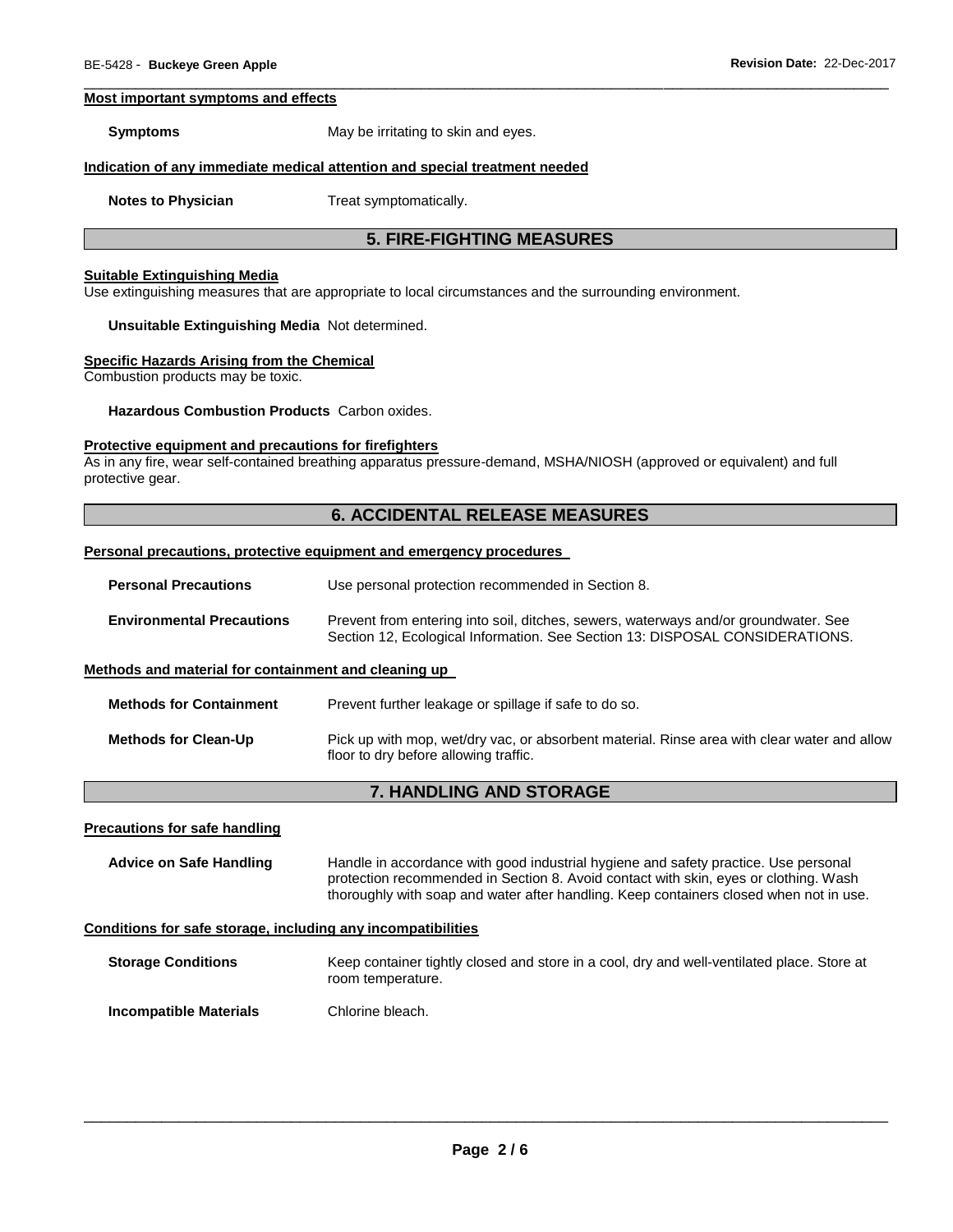# \_\_\_\_\_\_\_\_\_\_\_\_\_\_\_\_\_\_\_\_\_\_\_\_\_\_\_\_\_\_\_\_\_\_\_\_\_\_\_\_\_\_\_\_\_\_\_\_\_\_\_\_\_\_\_\_\_\_\_\_\_\_\_\_\_\_\_\_\_\_\_\_\_\_\_\_\_\_\_\_\_\_\_\_\_\_\_\_\_\_\_\_\_ **8. EXPOSURE CONTROLS/PERSONAL PROTECTION**

**Exposure Guidelines** No exposure limits noted for ingredient(s). The following information is given as general guidance

## **Appropriate engineering controls**

**Engineering Controls** Ensure adequate ventilation, especially in confined areas. Eyewash stations. Showers.

## **Individual protection measures, such as personal protective equipment**

| <b>Eye/Face Protection</b>      | Risk of contact: Wear approved safety goggles.                                                        |
|---------------------------------|-------------------------------------------------------------------------------------------------------|
| <b>Skin and Body Protection</b> | Wear rubber gloves or other impervious gloves.                                                        |
| <b>Respiratory Protection</b>   | No protection is ordinarily required under normal conditions of use and with adequate<br>ventilation. |

**General Hygiene Considerations** Handle in accordance with good industrial hygiene and safety practice.

# **9. PHYSICAL AND CHEMICAL PROPERTIES**

### **Information on basic physical and chemical properties**

| <b>Physical State</b>               | Liquid                      |                       |                |
|-------------------------------------|-----------------------------|-----------------------|----------------|
| Appearance                          | Clear, light green solution | Odor                  | Green apple    |
| <b>Color</b>                        | Clear, light green          | <b>Odor Threshold</b> | Not determined |
|                                     |                             |                       |                |
| <b>Property</b>                     | <b>Values</b>               | Remarks • Method      |                |
| рH                                  | $7.0 - 8.0$ (conc.)         |                       |                |
|                                     | 6.9 - 7.3 (1:16 dilution)   |                       |                |
| <b>Melting Point/Freezing Point</b> | Not determined              |                       |                |
| <b>Boiling Point/Boiling Range</b>  | 100 °C / 212 °F             |                       |                |
| <b>Flash Point</b>                  | None                        | Tag Closed Cup        |                |
| <b>Evaporation Rate</b>             | 1.0                         | (Water = 1)           |                |
| <b>Flammability (Solid, Gas)</b>    | Liquid-Not applicable       |                       |                |
| <b>Upper Flammability Limits</b>    | Not applicable              |                       |                |
| <b>Lower Flammability Limit</b>     | Not applicable              |                       |                |
| <b>Vapor Pressure</b>               | Not determined              |                       |                |
| <b>Vapor Density</b>                | Not determined              |                       |                |
| <b>Specific Gravity</b>             | 1.01                        |                       |                |
| <b>Water Solubility</b>             | Infinite                    |                       |                |
| Solubility in other solvents        | Not determined              |                       |                |
| <b>Partition Coefficient</b>        | Not determined              |                       |                |
| <b>Auto-ignition Temperature</b>    | Not determined              |                       |                |
| <b>Decomposition Temperature</b>    | Not determined              |                       |                |
| <b>Kinematic Viscosity</b>          | Not determined              |                       |                |
| <b>Dynamic Viscosity</b>            | Not determined              |                       |                |
| <b>Explosive Properties</b>         | Not determined              |                       |                |
| <b>Oxidizing Properties</b>         | Not determined              |                       |                |
|                                     |                             |                       |                |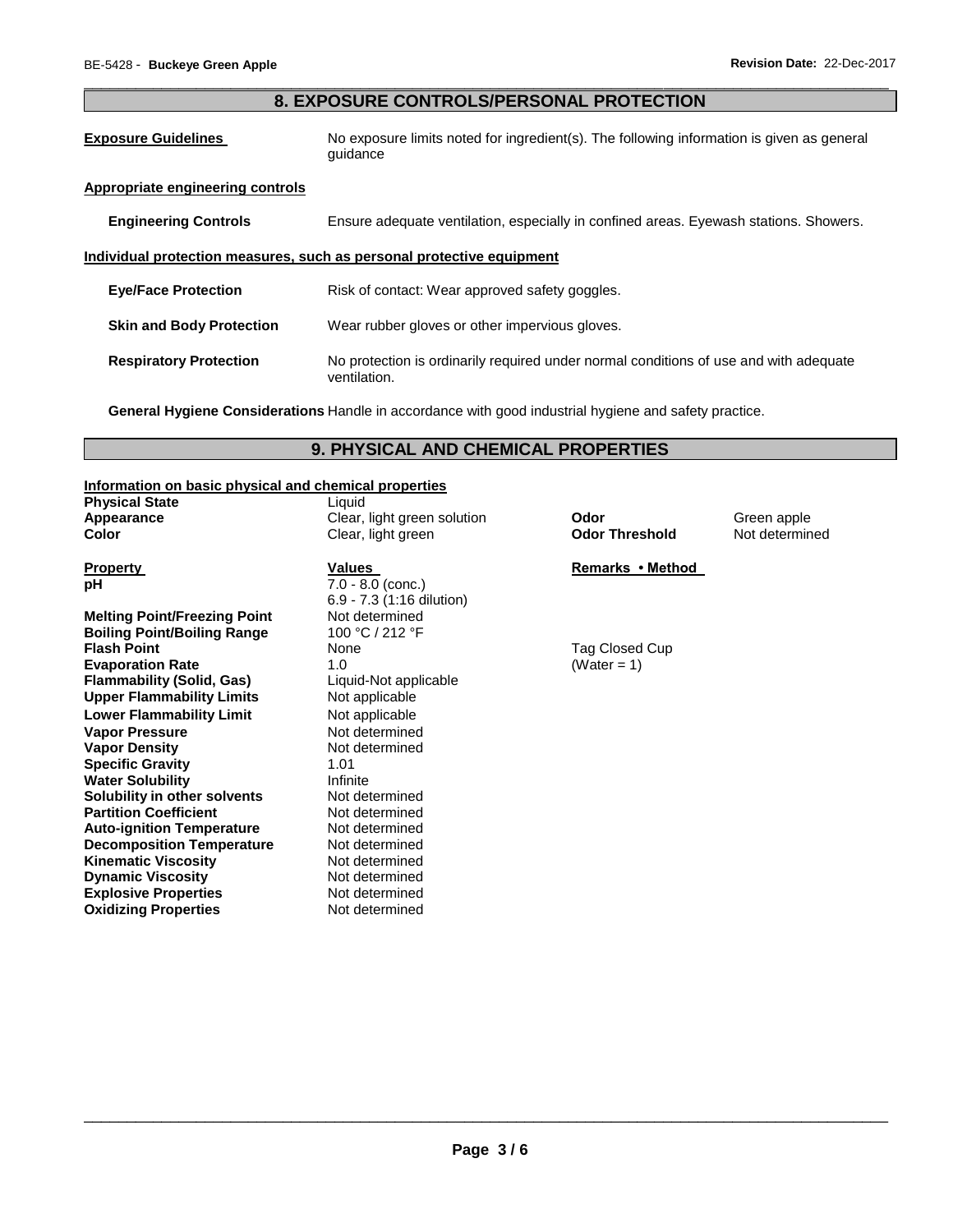# \_\_\_\_\_\_\_\_\_\_\_\_\_\_\_\_\_\_\_\_\_\_\_\_\_\_\_\_\_\_\_\_\_\_\_\_\_\_\_\_\_\_\_\_\_\_\_\_\_\_\_\_\_\_\_\_\_\_\_\_\_\_\_\_\_\_\_\_\_\_\_\_\_\_\_\_\_\_\_\_\_\_\_\_\_\_\_\_\_\_\_\_\_ **10. STABILITY AND REACTIVITY**

## **Reactivity**

Not reactive under normal conditions.

#### **Chemical Stability**

Stable under recommended storage conditions.

#### **Possibility of Hazardous Reactions**

None under normal processing.

## **Hazardous Polymerization** Hazardous polymerization does not occur.

#### **Conditions to Avoid**

Keep separated from incompatible substances. Keep out of reach of children.

#### **Incompatible Materials**

Chlorine bleach.

#### **Hazardous Decomposition Products**

Carbon oxides.

# **11. TOXICOLOGICAL INFORMATION**

## **Information on likely routes of exposure**

| <b>Product Information</b> |                                  |
|----------------------------|----------------------------------|
| <b>Eve Contact</b>         | Avoid contact with eyes.         |
| <b>Skin Contact</b>        | Avoid contact with skin.         |
| <b>Inhalation</b>          | Avoid breathing vapors or mists. |
| Ingestion                  | Do not ingest.                   |

## **Component Information**

| <b>Chemical Name</b>      | Oral LD50    | Dermal LD50 | Inhalation LC50 |
|---------------------------|--------------|-------------|-----------------|
| <b>Alcohol Ethoxylate</b> | Rat          | Rabbit      |                 |
| 68439-46-3                | = 1378 mg/kg | 2 g/kg      |                 |

#### **Information on physical, chemical and toxicological effects**

**Symptoms** Please see section 4 of this SDS for symptoms.

## **Delayed and immediate effects as well as chronic effects from short and long-term exposure**

**Carcinogenicity** Based on the information provided, this product does not contain any carcinogens or potential carcinogens as listed by OSHA, IARC or NTP.

# **Numerical measures of toxicity**

Not determined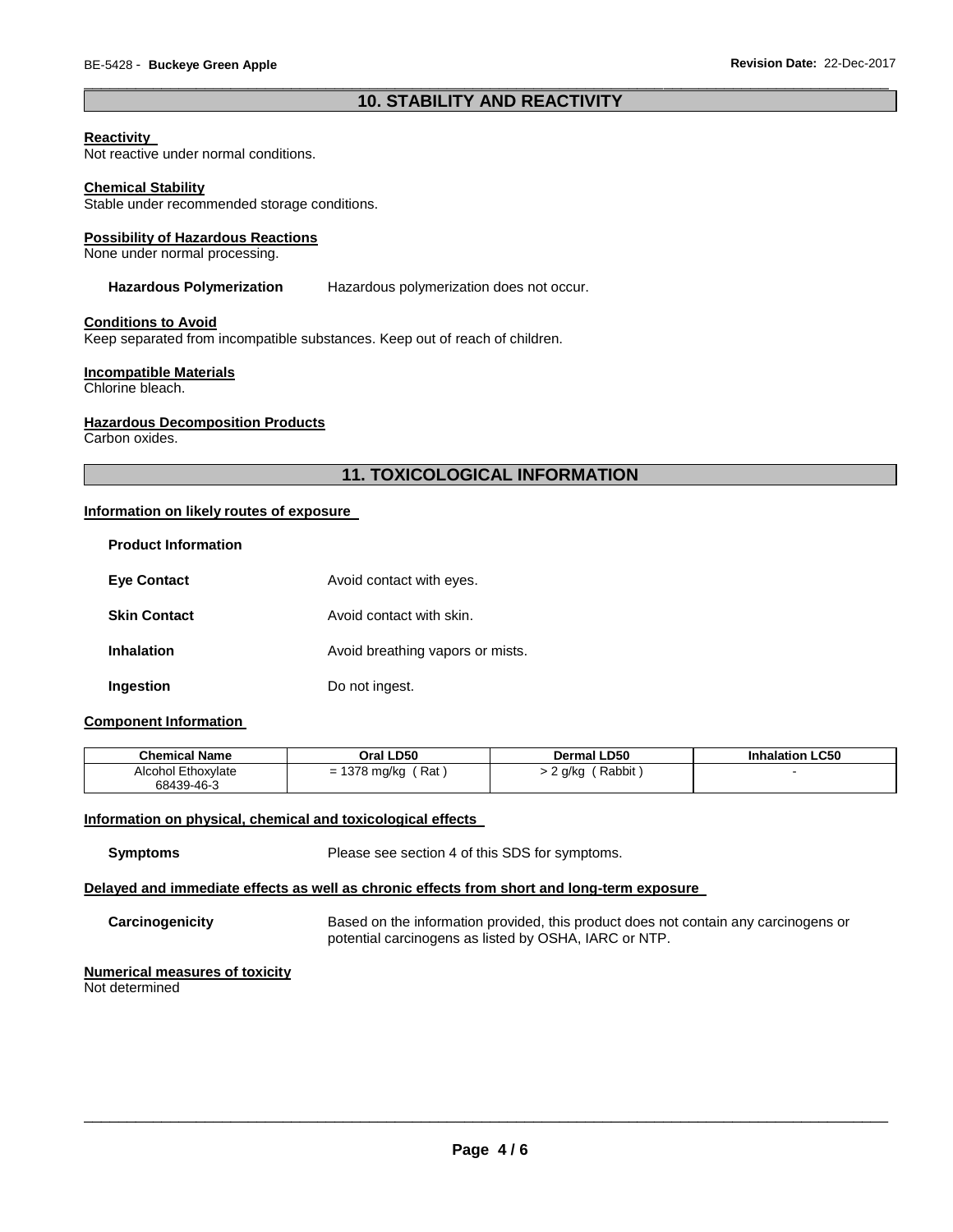## \_\_\_\_\_\_\_\_\_\_\_\_\_\_\_\_\_\_\_\_\_\_\_\_\_\_\_\_\_\_\_\_\_\_\_\_\_\_\_\_\_\_\_\_\_\_\_\_\_\_\_\_\_\_\_\_\_\_\_\_\_\_\_\_\_\_\_\_\_\_\_\_\_\_\_\_\_\_\_\_\_\_\_\_\_\_\_\_\_\_\_\_\_ **12. ECOLOGICAL INFORMATION**

### **Ecotoxicity**

The product is not classified as environmentally hazardous. However, this does not exclude the possibility that large or frequent spills can have a harmful or damaging effect on the environment.

# **Component Information**

Not available

## **Persistence/Degradability**

Not determined.

### **Bioaccumulation**

Not determined.

#### **Mobility**

Not determined

### **Other Adverse Effects**

Not determined

# **13. DISPOSAL CONSIDERATIONS**

#### **Waste Treatment Methods**

| <b>Disposal of Wastes</b>         | Disposal should be in accordance with applicable regional, national and local laws and<br>regulations.                         |  |  |
|-----------------------------------|--------------------------------------------------------------------------------------------------------------------------------|--|--|
| <b>Contaminated Packaging</b>     | Disposal should be in accordance with applicable regional, national and local laws and<br>regulations.                         |  |  |
| <b>14. TRANSPORT INFORMATION</b>  |                                                                                                                                |  |  |
| <b>Note</b>                       | Please see current shipping paper for most up to date shipping information, including<br>exemptions and special circumstances. |  |  |
| DOT                               | Not regulated                                                                                                                  |  |  |
| <b>ATAI</b>                       | Not regulated                                                                                                                  |  |  |
| <u>IMDG</u>                       | Not regulated                                                                                                                  |  |  |
| <b>15. REGULATORY INFORMATION</b> |                                                                                                                                |  |  |

#### **International Inventories**

All ingredients are listed or exempt from listing on Chemical Substance Inventory

## **US Federal Regulations**

## **CERCLA**

This material, as supplied, does not contain any substances regulated as hazardous substances under the Comprehensive Environmental Response Compensation and Liability Act (CERCLA) (40 CFR 302) or the Superfund Amendments and Reauthorization Act (SARA) (40 CFR 355).

# **SARA 313**

Section 313 of Title III of the Superfund Amendments and Reauthorization Act of 1986 (SARA). This product does not contain any chemicals which are subject to the reporting requirements of the Act and Title 40 of the Code of Federal Regulations, Part 372